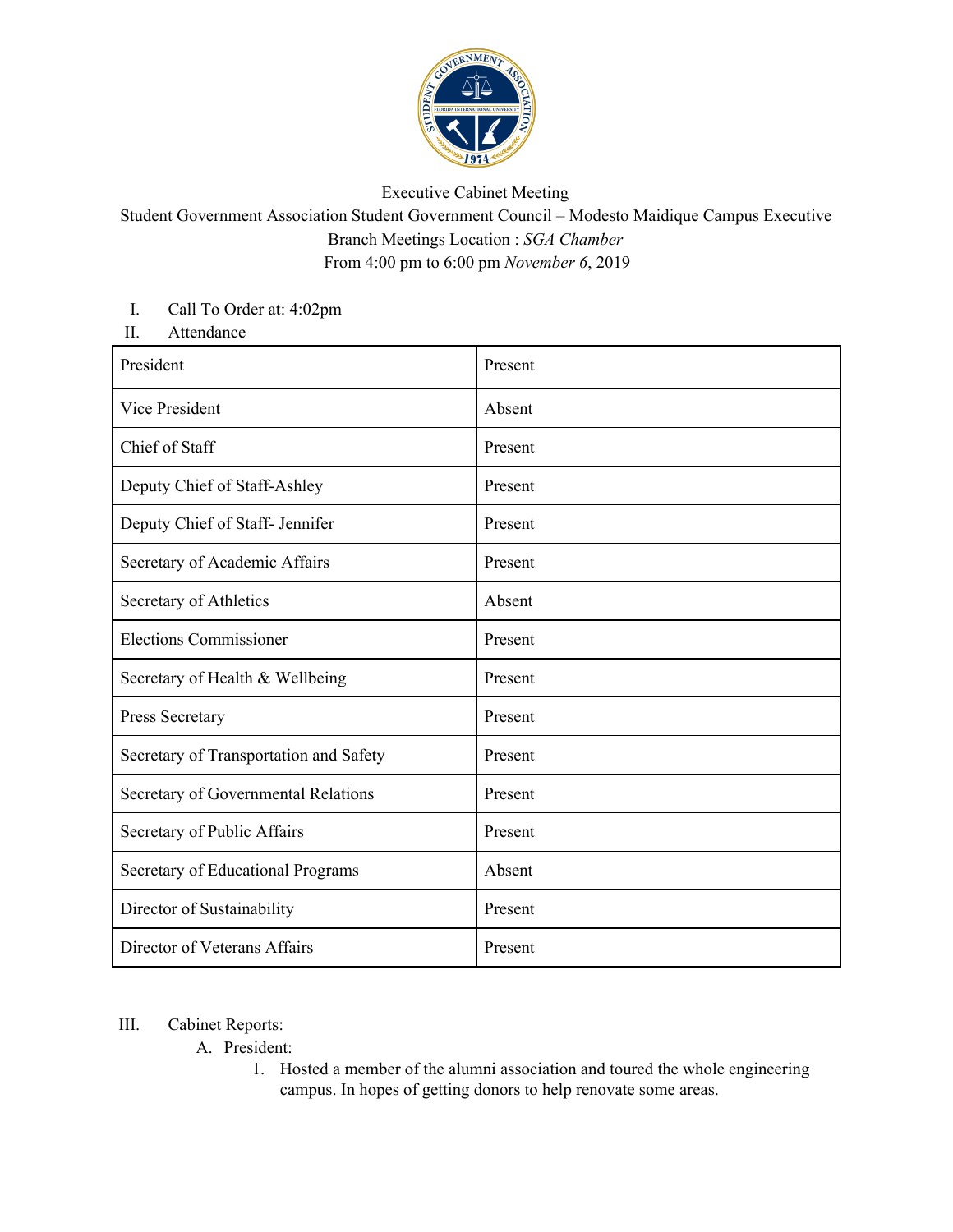- a) Meeting with one of the trustees on the engineering campus soon.
- 2. Will follow up with you guys in the chat about the potluck.
- B. Vice President:
- C. Chief of Staff:
	- 1. Reviewing the 10-week report
- D. Deputy Chief of Staff-Ashley:
	- 1. Met with sam to plan All About Your Health Fair
		- a) Talked about giveaways to do
		- 2. Spoked to Isabelle to lay out marketing plans for Recharge for Finals.
	- 3. Still missing a director
	- 4. Work with my directors to get contacts for Social Media
	- 5. JP still hasn't reached out to me for the SGA Reach In Reach Out event flyer.
- E. Deputy Chief of Staff- Jennifer:
	- 1. Continuing conversation with Eric. Coordinate a meeting with him.
	- 2. Send proposals for the United Way Campaign to Michelle.
	- 3. Plans for having a potluck
- F. Secretary of Academic Affairs:
	- 1. Thank you for those who attended the Beyond My Major event.
	- 2. Tomorrow I will meet with to talk about ChangeMaker week for 2020
		- a) Thinking about doing it in the beginning of the Spring semester
	- 3. Meet up with Ashley to talk about the Financial Literacy event .
- G. Secretary of Athletics:
- H. Elections Commissioner:
	- 1. We will have an Interest Meeting today
	- 2. Working on going to CAPS to discuss on how SGA works
	- 3. Reaching to other student groups for engagement
- I. Secretary of Health & Wellbeing:
	- 1. Planning the Health Fair for November 25th
		- a) Discussion on the flu shots for the health fair.
	- 2. Meeting with Cristina after this meeting to contact all health organizations
	- 3. Meeting with Elizabeth tomorrow on why CAPS is holding back to initiate a program for ptsd victims.
- J. Press Secretary:
	- 1. Finishing the pictures from the previews. Should be done by the end of this week.
- K. Director of Sustainability:
	- 1. Edits for proposal
	- 2. Doing Less Stress Fest
- L. Secretary of Transportation and Safety:
	- 1. Had a meeting with Parking and Transportation on Thursday.
		- a) Don't know what to do with the scooters
		- b) Car counts for open lots starting in april
		- c) Switching out transportation app
		- d) Adding shuttles. They will be adding another bus
		- e) Put signs in the busses indicating where they are going. People get confused with the cats and bbs shuttle.
		- f) Panther Mover adition. This is a soft launch because they are testing and measuring
		- g) Booted cars they do a monthly sweep